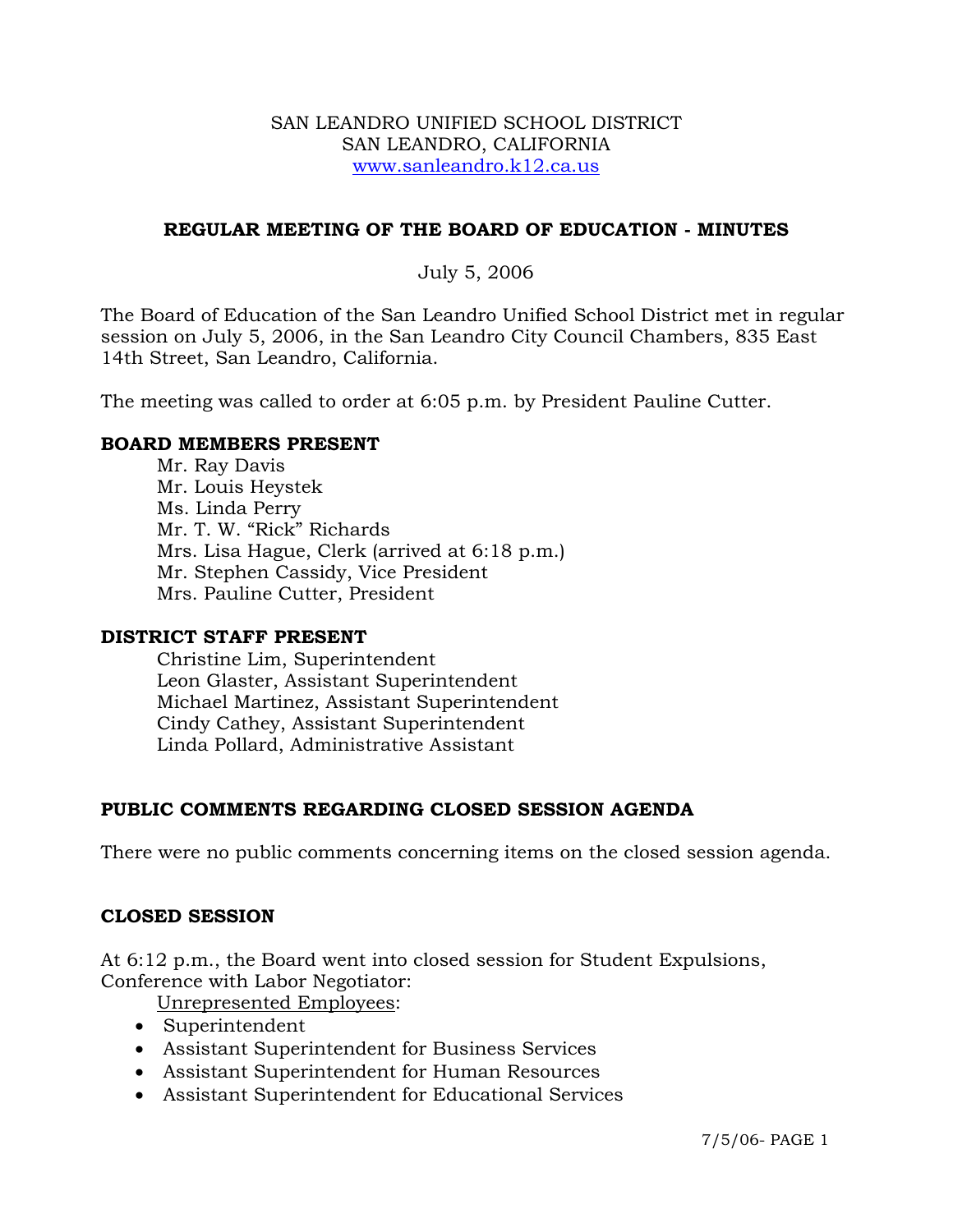Conference with Legal Counsel – Anticipated Litigation – Significant Exposure to Litigation; Conference with Real Property Negotiator – Property(ies); and Conference with Legal Counsel – Existing Litigation.

The closed session was adjourned at 7:03 p.m.

The Board returned to open session at 7:10 p.m. with the Pledge of Allegiance to the Flag. President Cutter said the Board had been in closed session and no action was taken.

# **APPROVAL OF AGENDA**

On a motion made by Mr. Richards and seconded by Mr. Davis, the Board approved the agenda for the regular meeting of July 5, 2006, by a 7-0 vote.

# **PRESENTATIONS**

\* On behalf of Felix Elizalde, member, Alameda County Board of Education, President Cutter and Superintendent Chris Lim presented a Public Education Service Award to the "Yes on Measure A Campaign" committee, with a special thanks to the committee co-chairs Leroy Smith, and Deborah Cox, who accepted the award, and to the many volunteers who generously gave of their time.

# **PUBLIC TESTIMONY ON NON-AGENDA ITEMS**

• Mike Katz addressed the Board regarding the teachers' use of school mailboxes ruling. Realizing that such lawsuits are sensitive issues and there are limits of what can be discussed, he requested that, in the future, the District be a little more proactive in informing the community of the reasons why they chose to pursue the lawsuit, and spend the District's valuable resources.

# **RECESS TO FACILITIES WORKSHOP**

• Facility Options from Community Workshops and Forums

 Before proceeding with the workshop, Trustee Perry explained that she had requested a legal opinion from the District's attorney regarding a potential Board member conflict of interest, due to the fact that she lived within a block of a location being considered for purchase by the Board for a new 9th grade academy. It was the opinion of legal counsel that *"there was a basis for the member to refrain from considering or voting upon matters before the Board that bear directly on the purchase*", for the following reasons:

"*We believe that as a neighbor to the potential new school, the member could reasonably be perceived as having personal, non-economic interests that could*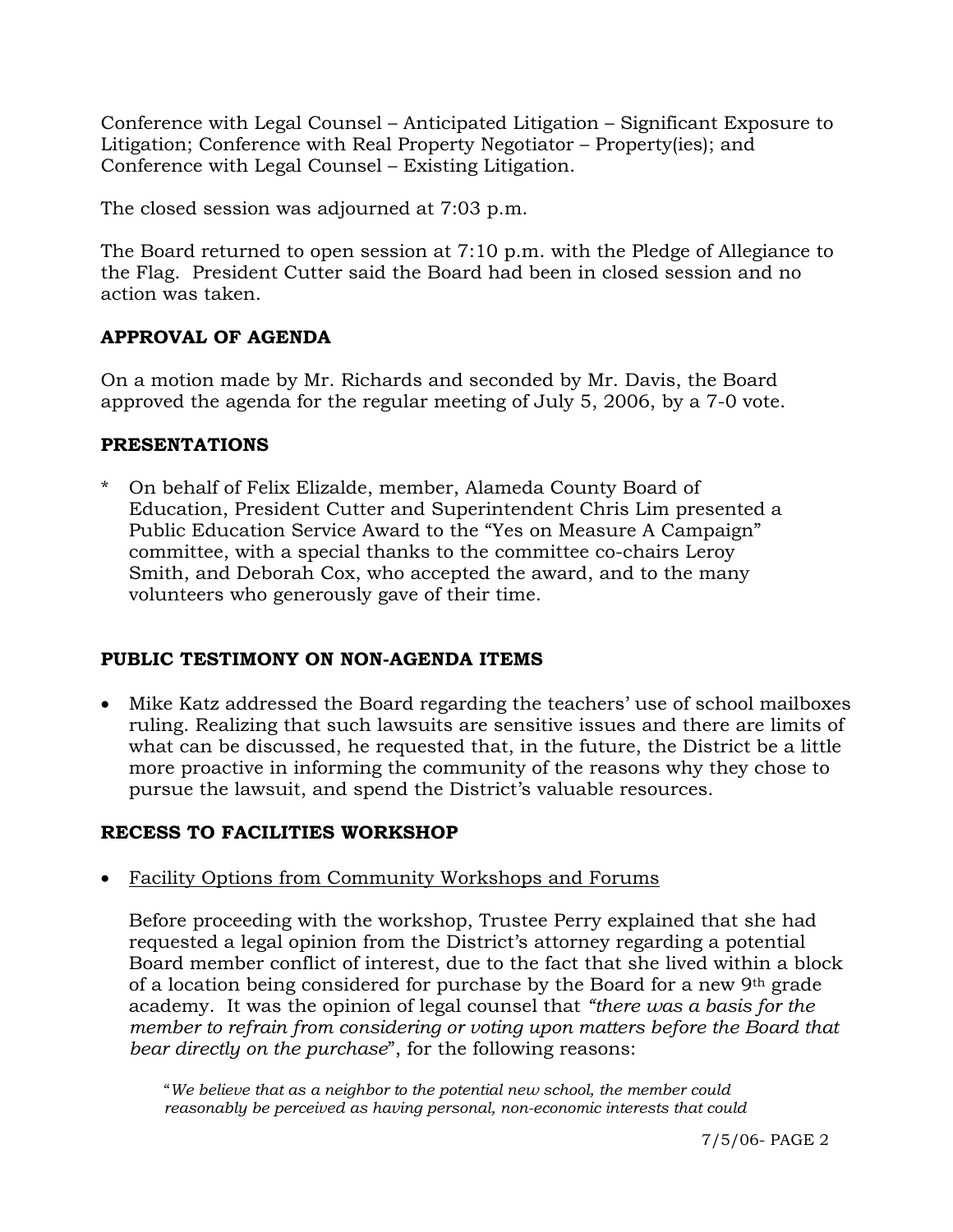*come into conflict with the member's Board to consider the proposed purchase objectively*. *Such interests could include concerns about changes (either positive or negative) that a new school would bring tot the neighborhood, environmental changes (such as traffic and/or noise) and potential changes to value or attractiveness of residential property adjacent to the new school".*

Staff, representatives from Harris & Associates, and WLC Architects provided additional detailed information and research regarding the project options that had come forward from the prior board workshops and community meetings, including architectural renderings illustrating options for a 9th grade academy (now being referred to as a Freshman Campus), the PG &E lot, Performing Arts Center/Music/Industrial Arts, library expansion, Auxiliary Gym, 7th & 8th grade Opportunity School, Burrell Field Renovation, and Jefferson Multipurpose Room potential options.

Part of the classroom modernization projects and alternatives presented included a list of potential reduction in modernization scope items for flooring, ceilings, heating systems, restrooms, and telephones, totaling approximately \$8.8 million.

Assistant Superintendent Cindy Cathey highlighted some of the major research that emerged in response to the question *"Why aren't we considering a K-6, 7-8, 9- 12 grade span configuration like we used to have?"*, focusing particularly on the "caught in the middle" group students in grades 6-9 (10-14 year olds).

She explained that middle school reform has been a high priority in California since 1987 and that it supported a 6-8 model (a common configuration), for a number of reasons including the physical needs of 10-14 year olds, (the brain develops at a rapid rate but not necessarily as the same rate as the body), curriculum, and social and emotional needs.

In addition, Ms Cathey said should the District pursue the K-6 configuration, that would counter research that says 6<sup>th</sup> graders also have unique needs and should be clustered with middle level students (grades 6-8), and would potentially create larger elementary schools than we currently have, which would also counter research that tells us about learning environments that maximize teaching and learning and keeping them as small as possible, noting that some researchers believe that all configurations have strengths and areas of need, but what matters the most is the quality of the program that is provided to students regardless of the configuration.

Assistant Superintendent Leon Glaster addressed future year enrollment projections and how they would impact the proposed options. A chart showing an analysis of classroom capacity current/future enrollment projections with the current configuration indicated that the elementary schools would have sufficient space to house through 2025. With the exclusion of potables at the secondary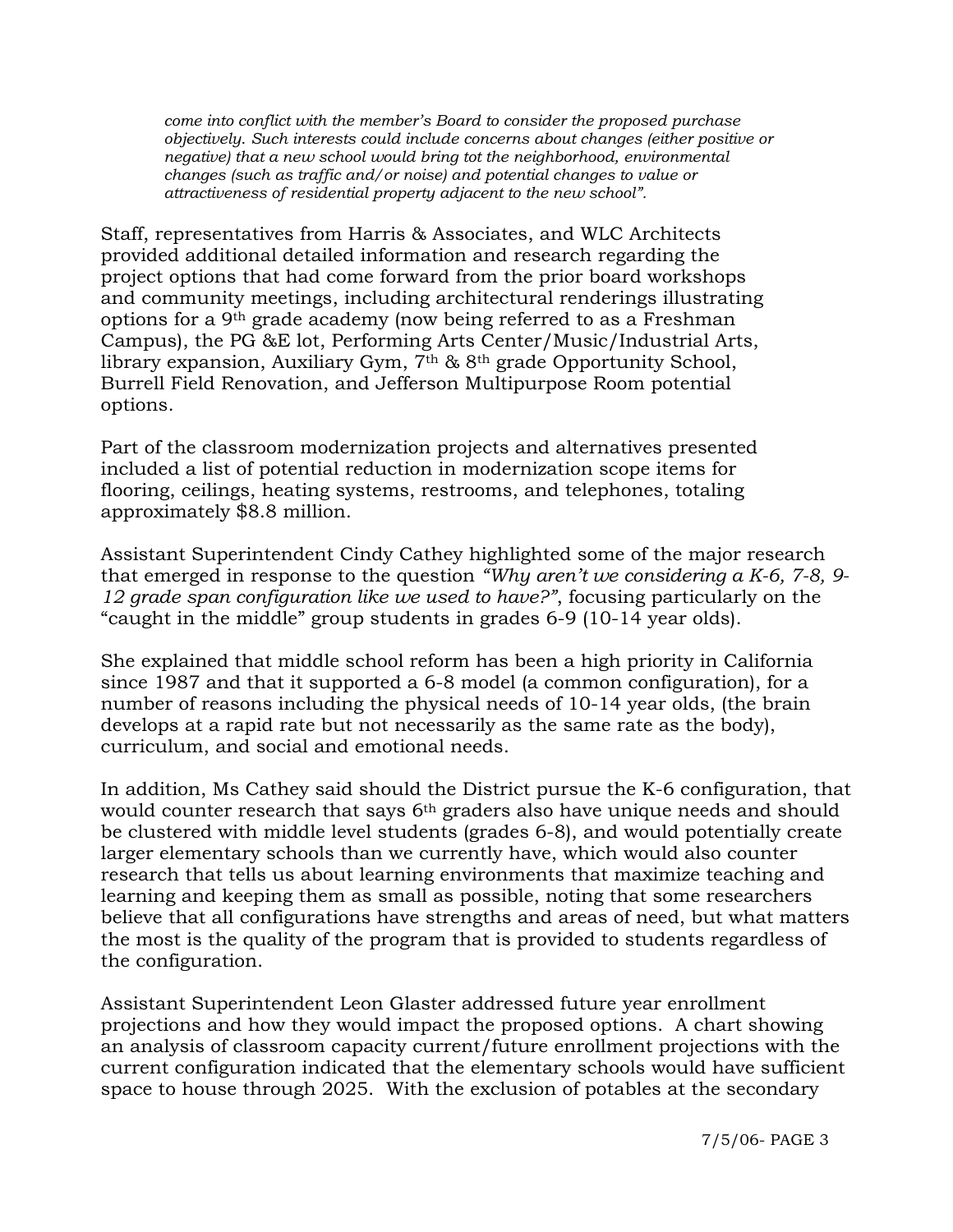schools, projections indicated that Bancroft was currently over capacity; however, enrollment would decrease to a capacity that would sufficiently house students through 2025. Muir's capacity would be sufficient to house current and projected students through 2025, and the high school overcrowding would only increase, reiterating the need to reduce the number of students on the campus.

Reconfiguration to K-6, 7-9, and 10-12 grade spans indicated that the elementary schools capacity would not be sufficient to house current and projected students through 2025; Muir's capacity would not be sufficient to house current and projected students, and Bancroft would be at capacity. However, the 10-12 configuration at the high school would solve overcrowding, but at the expense of a K-6 grade configuration.

Before continuing with the discussion regarding the freshman campus, Ms. Perry excused herself due to the conflict of interest that she referred to early.

To clarify issues regarding overcrowding at the high school, staff explained the advantages and challenges for a freshman campus on or off the current high school site, and potential purchase of the PG&E lot for parking adjacent to the high school. It was also noted that the potential purchase of a parking lot across the street from Bancroft Middle School could generate a joint-use partner with the City to address the parking needs of the city park adjacent to the lot as well as the shortage of teacher and visitor parking on the middle school site,

In addition to potential state matching funds for site acquisition for a Freshman Campus (one block from the high school), construction projects at the high school that reduce overcrowding, and seismic renovations, Mr. Glaster drew the Board's attention to a new joint-use schools facilities bill, Senate Bill 1677, introduced by Senator Torlakson which would expand the type of allowable projects available to be built pursuant to the joint-use agreements including a performing arts center as well as a career technical building or shop, science and technology laboratory, science center, historical or cultural education center, and physical education.

# **PUBLIC COMMENT**

The following people addressed the Board regarding the Bond priority options:

- Roxanne Ansolabehere, San Leandro High School librarian, spoke in support of the library expansion, stating that students deserve a fully stocked, fully staffed, wonderful library media center that is appropriate for this day and age, and urged the Board to consider the library expansion "not as a frill" but as an "incredible necessity for the majority of our students."
- Caeli Koizumi, a 5th grader at Roosevelt, Claire McKean, Megan McKinley, Karen Koizumi (on behalf of Richards Palmer), Wendy Alder, Catherine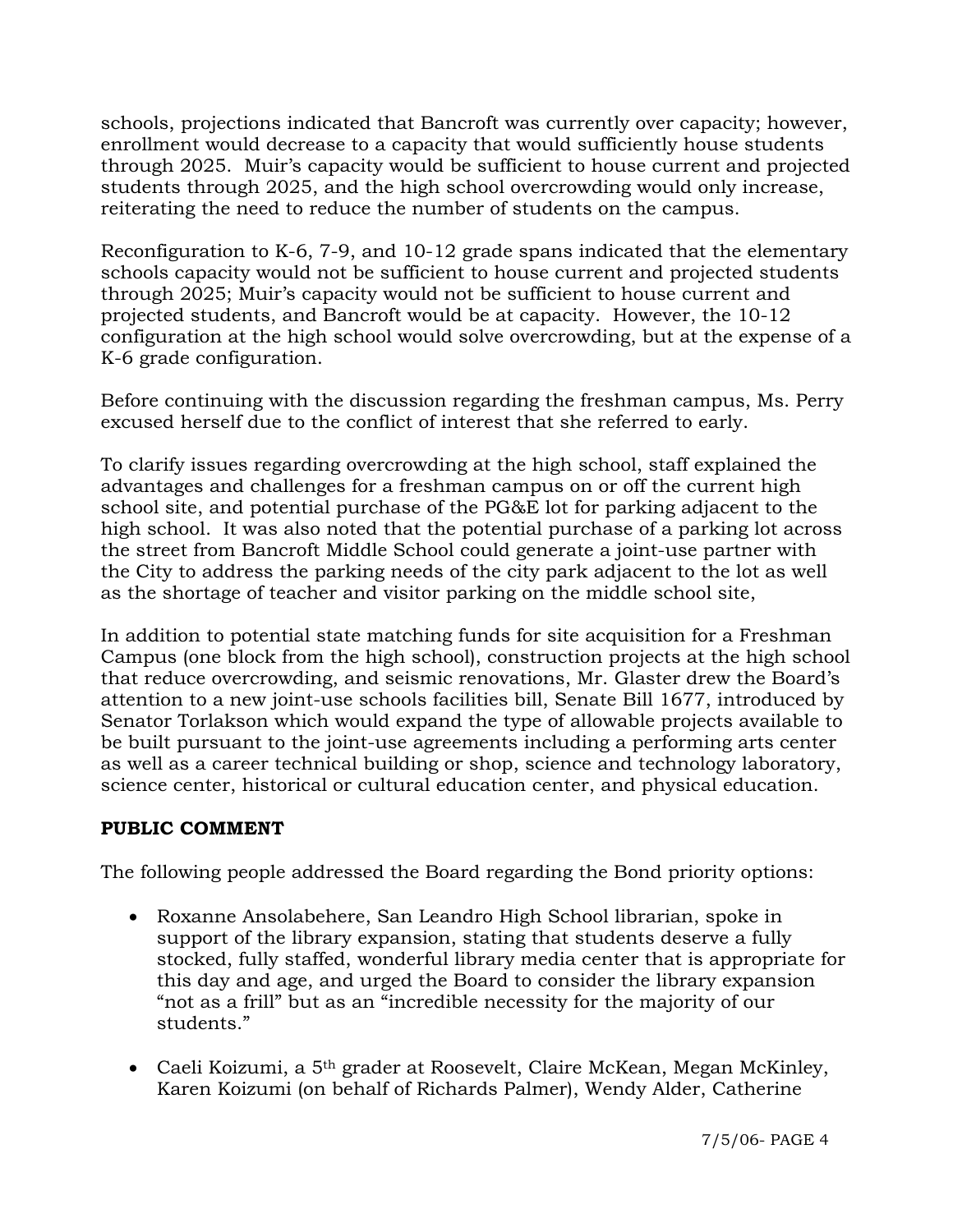Heck, Alan Koizumi, Joanne Schultz, Jerry Engler, Jeni Engler, Jason Proctor, Rebecca Thvedt, Angela DeClan, voiced their support of building a Performing Arts Center (PAC), stating that many outside communities have impressive joint school and community performing art centers, this would be something the community would support, and that academic achievement goes hand in hand with opportunities such as arts education. In addition speakers echoed that it would attract and encourage students to attend the local schools, and if the community wished to continue to maintain quality families in San Leandro and attract incoming homeowners, this should be a high priority. They urged the Board to consider including a PAC as a top priority when setting the Bond projects.

• Danny Hinkley asked to see the ranking results of the bond priority list from the June 19 Community Forum. He was concerned that consideration for a PAC and library expansion was contingent on the 9th grade academy, and urged the Board to consider those three critical options separately.

In addition to adding their support of the PAC, the following people also addressed other bond options:

- Raymond Holton felt that an off-campus Freshmen Campus might limit 9<sup>th</sup> graders from participating in extra curricular activities and their ability to interact with upper classmen.
- Jerry Engler would also like to see the athletic programs upgrade for much the same reasons as arts education in that it motivates students, and brings positive attention to our schools.
- Angela DeClan encouraged some investment in the condition of Burrell Field.

Before continuing, it was the consensus of the Board to have Conference Item 1.1-CF, where the Board would be considering prioritizing the facility options, follow this discussion.

The Board continued to raise questions and concerns around the PG&E lot acquisition, and the design, seating capacity, and beautification of the area in front of the proposed PAC.

Mr. Heystek was interested in the details of the modernization improvements, and what the District could expect to see with the dollar amount being considered, adding that he felt that roofing, heating, ADA fire life safety needed to be at the top of the priority list.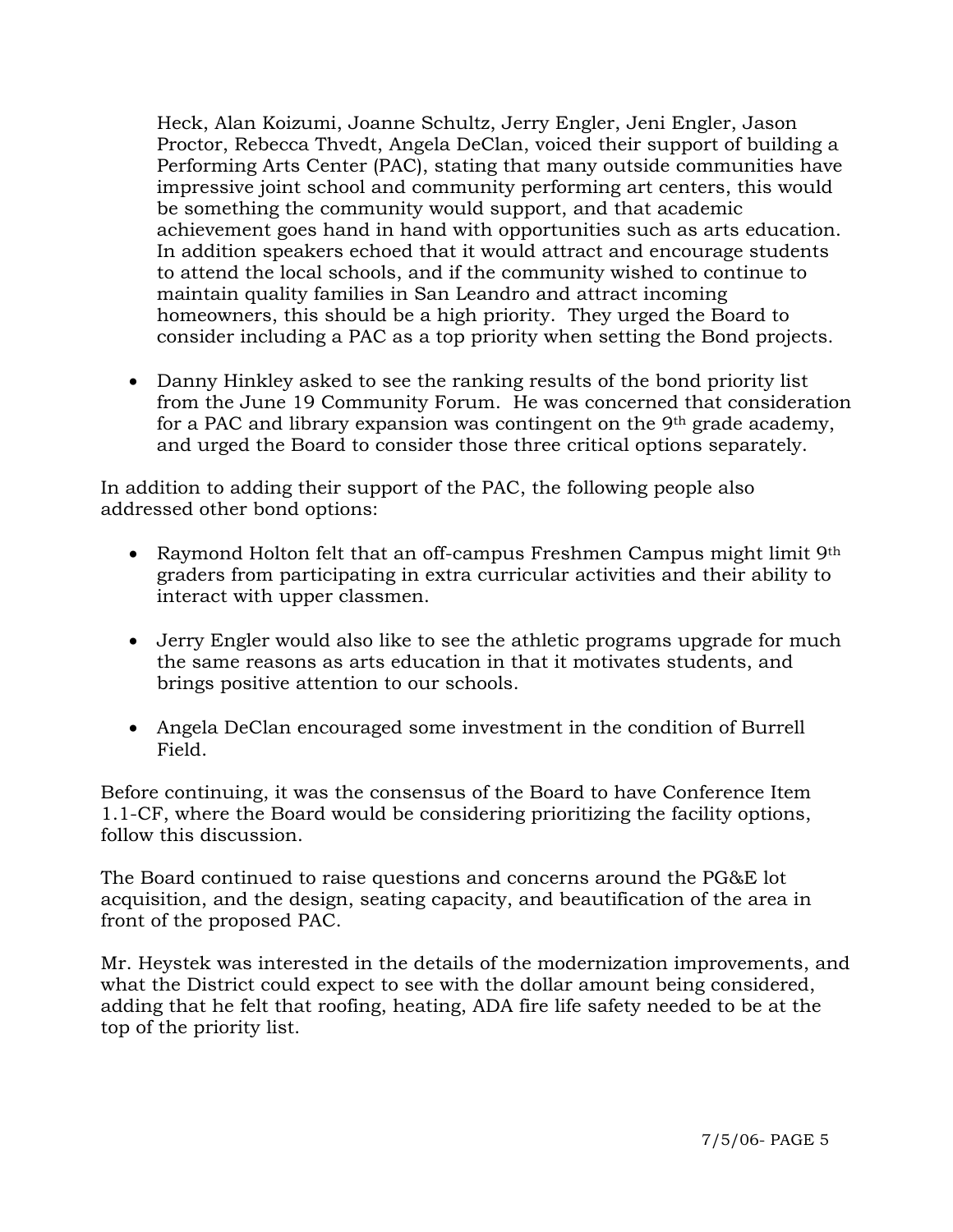Ms. Perry pointed out and it was confirmed by Mr. Glaster that architectural plans for the Jefferson Elementary school already existed and included a full gym/multipurpose room and music rooms.

Mr. Cassidy was interested in additional specifications regarding possible state matching funds that may be available, particularly for upgrading of shop classes and equipment. Mr. Glaster explained that SB 1677 expands the joint-use from teaching and classroom-based educational facilities to new areas such as performing arts centers and physical education facilities, adding that the major criteria of this bond is overcrowding, industrial arts, green, modernization, and joint-use projects.

In addition Mr. Cassidy requested that staff bring back information regarding the growth capacity of the freshman campus should we need to meet accelerated enrollment projects down the road, and more specific design details on the performing arts center.

On-going costs utility costs, heating systems, and programmatic issues were areas of concerns raised by Mrs. Cutter.

## **CONFERENCE**

These items are submitted for advance planning and to assist the Board in establishing future agenda items. The Board may, however, take action on the following:

#### General Services

## 1.1-CF Facility Options from Community Workshops and Forums

The Board discussed and considered prioritizing facility options from the community workshops and forums, sharing their priorities with regards to the modernization and special projects.

Mr. Heystek would like to scale back on the modernization budget to accommodate the overcrowding and focus only on restrooms, heating, roofing, and ADA, Fire Life Safety as the modernization package.

Responding to Ms. Perry question about bond language needed to qualify for matching state funding, Ruth Alahydoian from Kelly, Northcross & Nobriga, stated that with Proposition 39 specific projects needed to be pinpointed, and sites identified; however, you could identify as many projects as you wanted, even though you may be unable to complete them.

Mr. Cassidy would like to solve one problem fully rather than one problem halfway by dedicating more money to the high school rather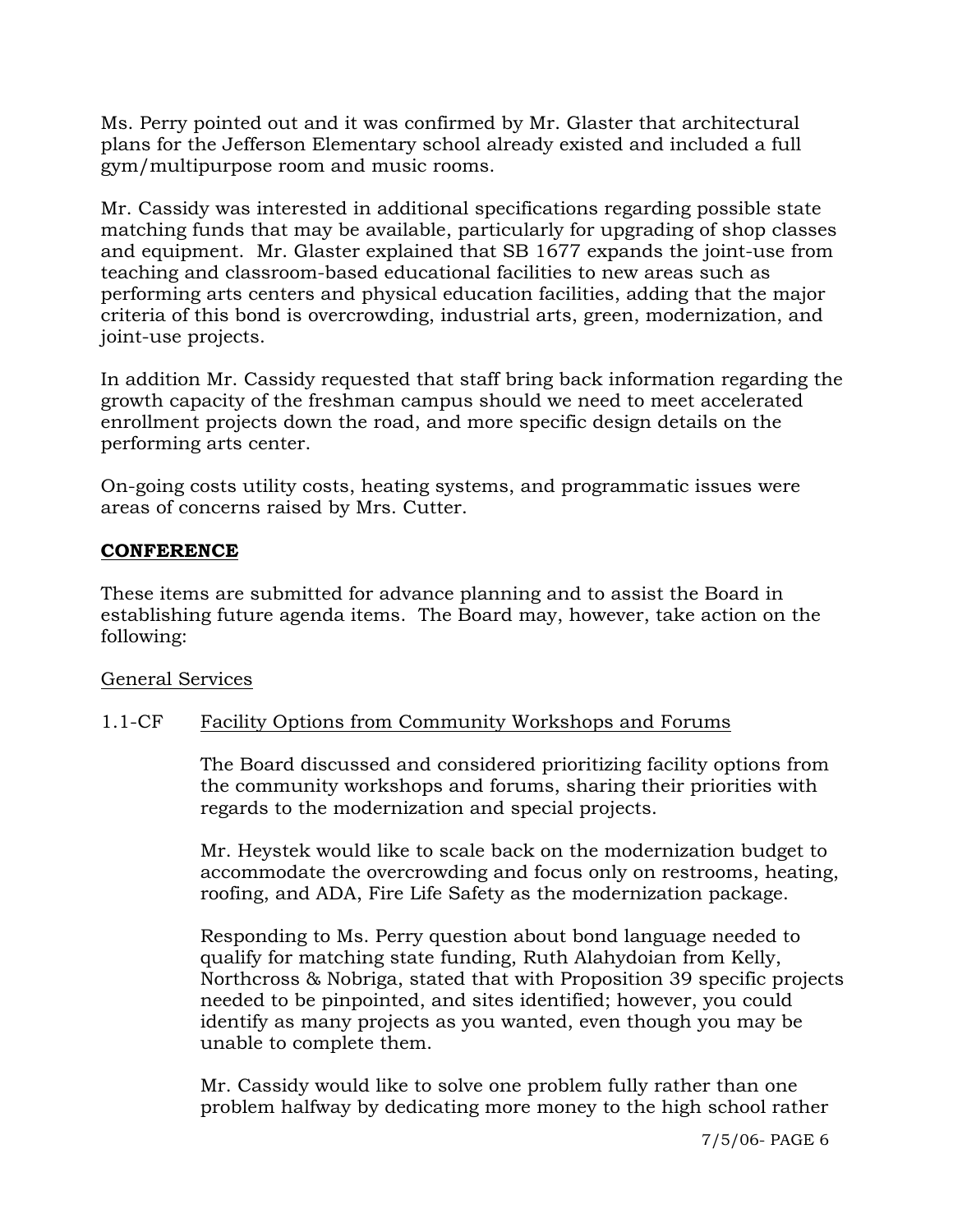than to the modernization, making it a "desirable landmark campus for the community".

Board members continued to feel that there needed to be a clearer understanding of the community threshold, and what that would provide for the District. They requested that staff provide additional information at the June 18 Board meeting regarding the impact on the high school, should we be unable to acquire the PG&E property; and a revised modernization list with district-wide costs provided for roofing, restrooms, heating, and ADA fire safety.

Mr. Heystek felt that having available detailed information regarding the City's participation in possible joint-use projects such as a performing arts center, Burrell field, Jefferson Multipurpose Room, and Bancroft parking lot would be helpful when the District met with them on July 31.

Mr. Cassidy suggested that consultant Connell Lindh attend the next meeting, to offer some political reality and insight on the dollar amount to set the bond. He thanked those community members who spoke, adding that a tremendous amount of work is required, but felt that together with the community we could achieve success.

Mrs. Cutter suggested that the Facility Committee meet prior to the next Board meeting to focus on the detail of the options being proposed.

Superintendent Lim verified that the next meeting would be the regularly scheduled July 18 meeting and not a special July 13 meeting.

The Board took a break at 9:35 p.m. and returned to open session at 9:48 p.m.

## **PUBLIC COMMENT ON NON AGENDA ITEMS**

• Kathy Goodall addressed the Board regarding Jefferson Elementary School's School Accountability Report Card report that is posted on the District's website and also requested that the school develop protocol regarding Megan's Law. She continued to voice her concern over the lack of leadership at Jefferson on the principal's part. Her daughter, a 4th grade Jefferson Elementary student, added her thoughts as well.

 Mrs. Cutter indicated that she would forward her July 6 response to Ms. Goodall's complaints to the Board.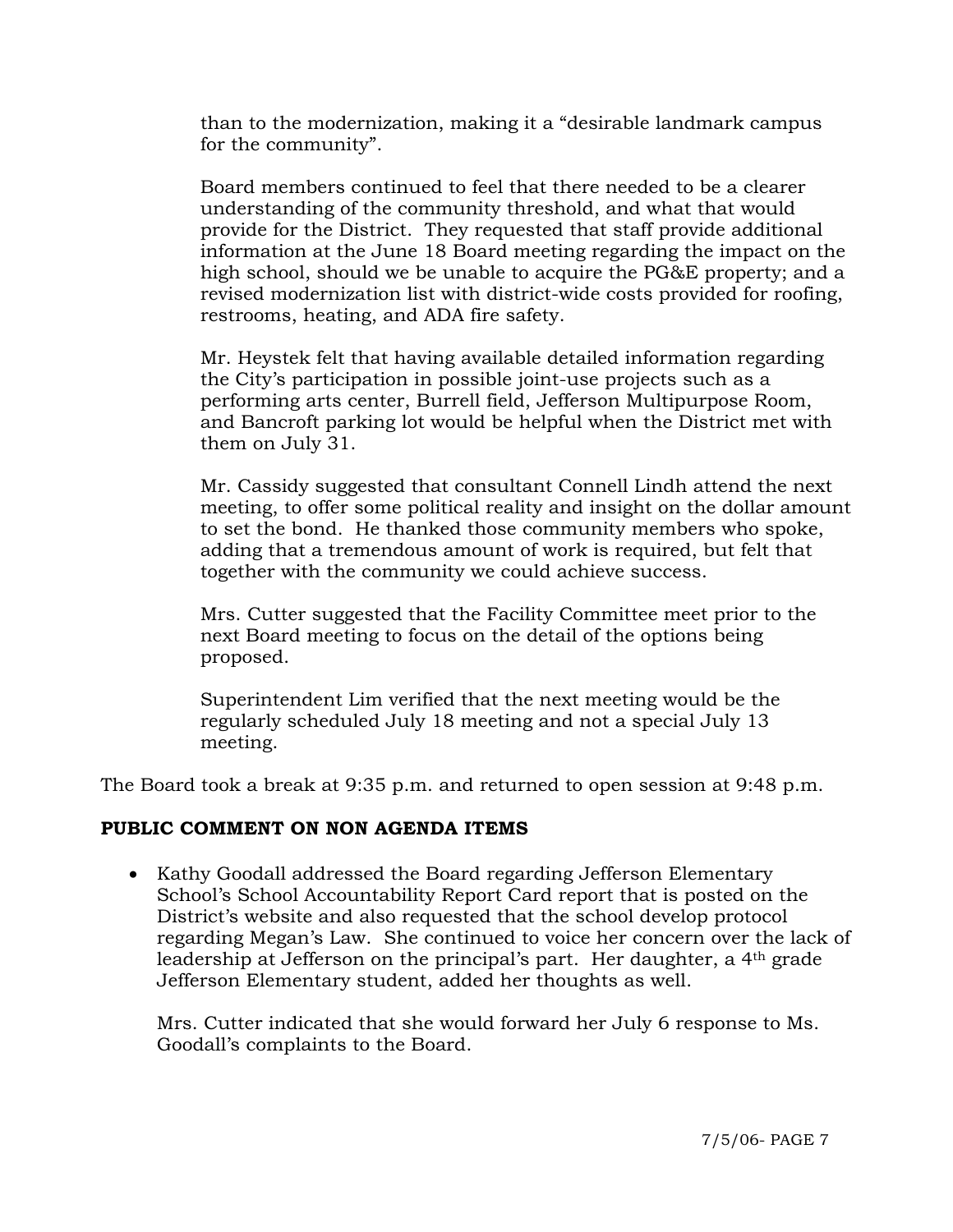- 1) Correspondence Clerk Hague reported receipt of the following emails from Kathy Goodall regarding Megan's law, Jessica's law petition, meeting, and Jefferson fire drills; from Gerald Shovlin regarding ideas for presenting the Bond; Jeni Engler regarding priorities for a bond proposal; from Heidi Finberg regarding invitation to speak; from Claire McKean regarding the bond; from Catherine Heck regarding arts educational center; from Barbara Berry regarding bond measure priorities; from Joanne Schultz regarding the proposed bond projects, and a letter of support for a performing arts center from Gabrielle Koizumi.
- 2) Superintendent's Report Superintendent Chris Lim acknowledged the communities' passionate comments regarding their concern for the children, education and the arts, adding that it was an exciting time, and that the District heard their voices, and would move forward to create, what she hoped to be "better schools for our community".
- 3) Board Committee Reports
	- Communication Mr. Cassidy reported that the committee met on June 30 and reviewed outstanding projects including creating a ListServ for the District allowing the community to opt-in to choose to receive email messages with District-wide news. It was the hope of the committee that in conjunction with the updated website, ListServ could be launched, adding that a ListServ presentation should be planned. The next issue of *Focus* will highlight the opening of the Adult School. It was decided to continue with a series of informational pieces in the *San Leandro Times* beginning in the fall rather than a community-wide newsletter. Scheduling significant events announcing positive things in the District such as the re-opening of the metal shop, and a parent leader reception for October 5 in the afternoon, inviting all Board members was also discussed.
	- Policy Ms. Perry reported that the committee met on July 5 (before the regular Board meeting) and reviewed the Student Wellness Policy and related policies such as contracts, food service/child nutrition program, other food sales, physical education, and comprehensive health education. Intra-district transfers policy was also reviewed, noting that all of these policies and any new required forms would be coming before the Board at the July 18 Board meeting. Responding to Mr. Cassidy's inquiry, Ms. Perry said the policies were completely new so there would not be any "redline" comparisons with the old.

 Mrs. Cutter reported that inquiries were being made with regards to Megan's Law in terms of neighborhoods, and the District's responsibilities, and that the Policy Committee would be reviewing the information once it was compiled. Ms. Cathey said that she was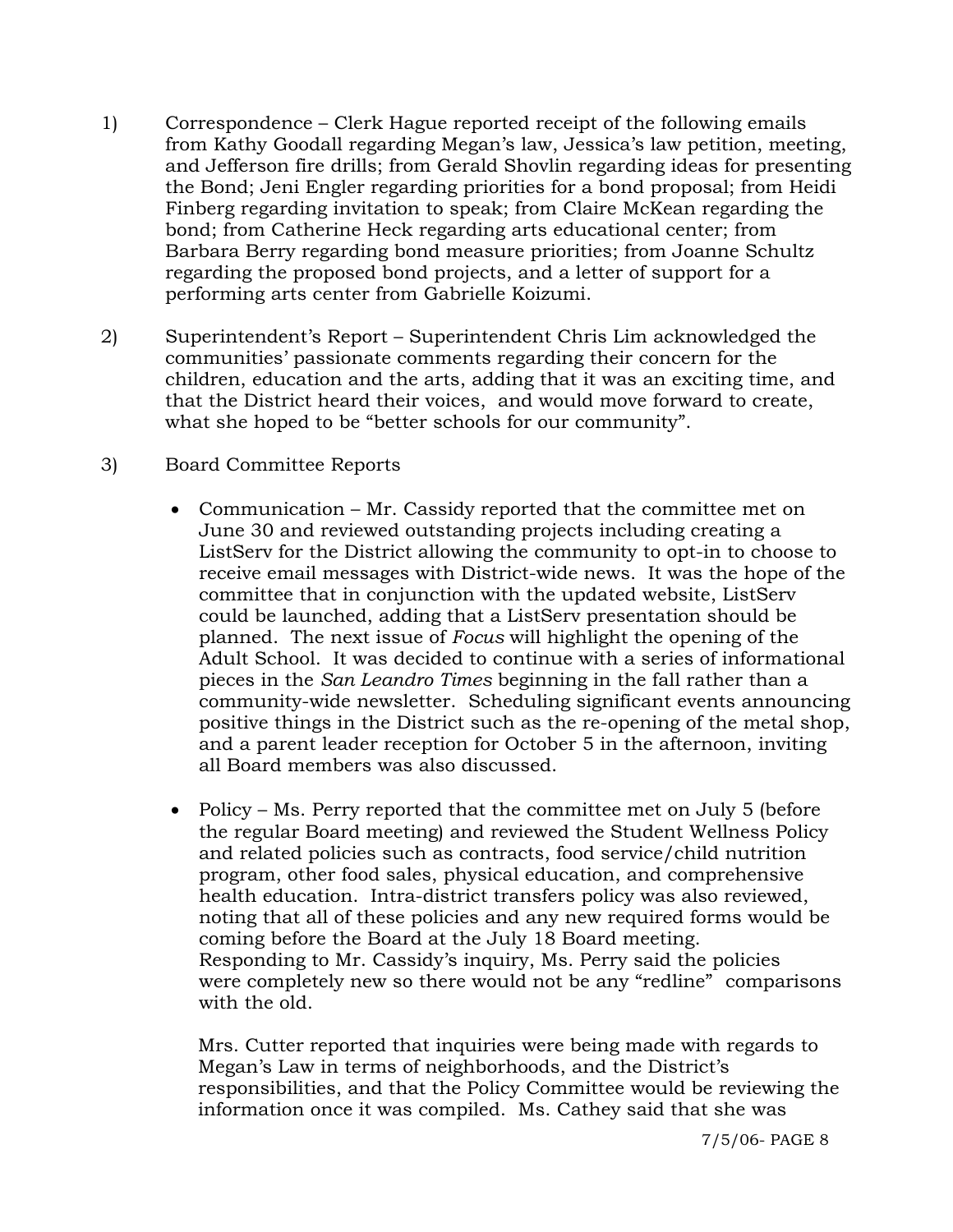currently gathering data on what the District is required to do, comparing it with other Districts, and asking for guidance from CSBA and the state.

## 7) Board Representatives' Reports

- Alameda County School Boards Assn. Ms. Perry reported that the committee met on June 29 for a planning meeting and she would be serving at president next year. Nancy Riddle from Berkeley would be secretary and Dennis King from Dublin, treasurer, noting that they were still looking for a vice president. Their first meeting will be a joint meeting with Contra Costa on Oct. 5, focusing on tools for Board members around student achievement and achievement gap issues as presented by CSBA. She said that she would forward a list of the proposed programs to the Board which includes the "Teacher of the Year" event on October 26, noting they meet on the third Thursday of each month at the Alameda County Office of Education at 7 p.m.
- Mid-Alameda County Special Education Local Plan Area Ms. Perry also reported that MACSELPA met on June 29 and approved the budget for the upcoming year. She had a matrix for each district describing the services that are provided at each school and indicated that she would pass along San Leandro's to the Board. Ms. Perry said this was the last meeting for the current director, and that the former assistant director from Pleasanton would be taking over the reigns at their next meeting on October 18.
- City Disaster Preparedness Council Mrs. Cutter reported that the committee met and heard a report on painting and refinishing the emergency storage trailers (Arks) located at some the school sites, making them more accessible and replenishing the supplies, adding that the one at Bancroft would be moved out to the parking lot during construction. With regards to earthquakes, a report was given regarding local medical point dispensing sites to be established in case of fire, terrorist, or public health emergencies, noting that San Leandro High School had been identified as one of those sites. There also was a representative from the 4-Paws Society who explained caring for animals during a disaster.

## **CONSENT ITEMS**

#### General Services

- 1.1-C Approval of Board Minutes May 16, 2006
- 1.2-C Approval of Board Minutes June 6, 2006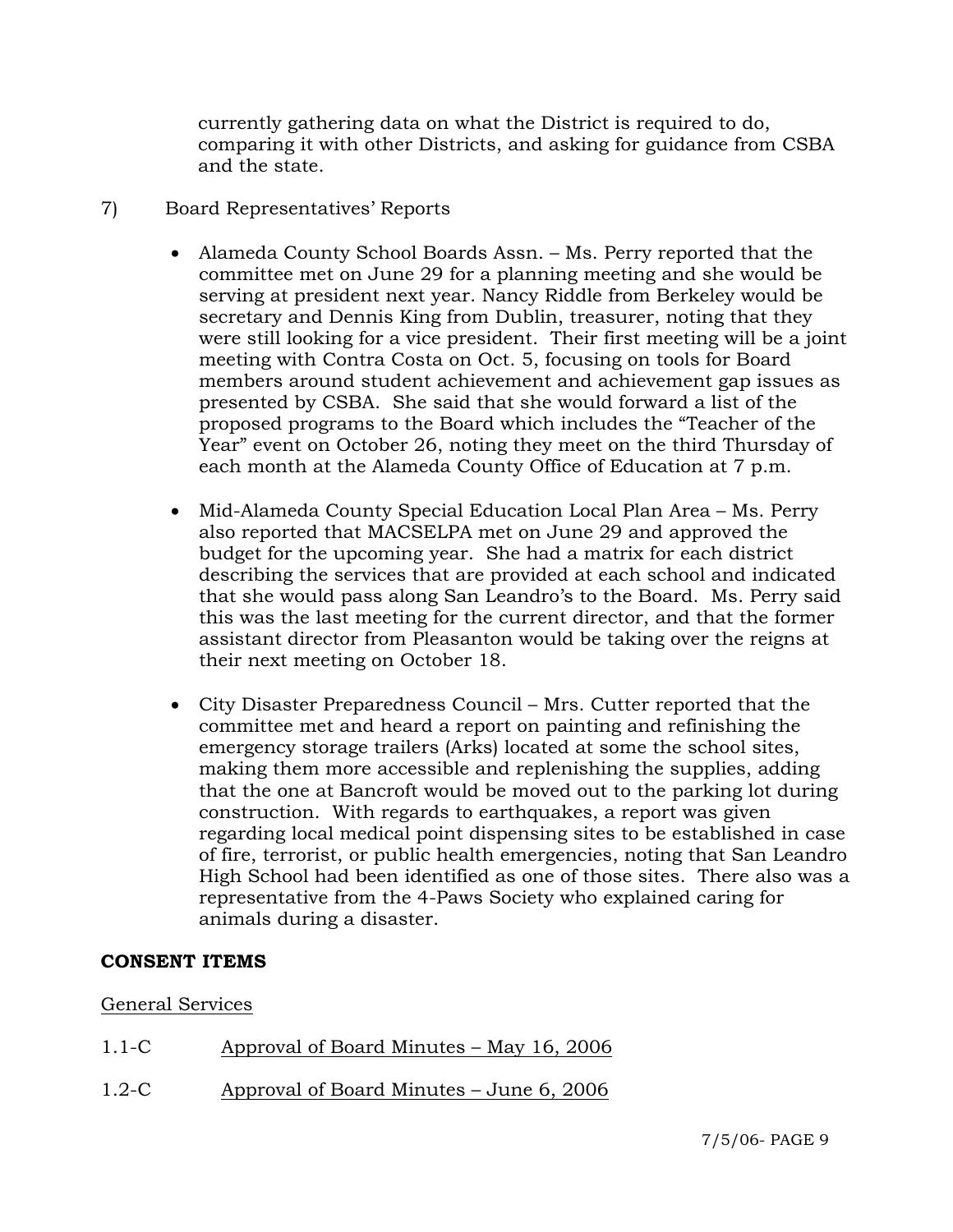### Human Resources

| $2.1-C$   | Acceptance of Personnel Report                                                                                                  |
|-----------|---------------------------------------------------------------------------------------------------------------------------------|
| $2.2 - C$ | Release Time for SLTA Bargaining Chair for 2006-07 School Year                                                                  |
| $2.3-C$   | Extension of the Term of the Employment Contract and<br>Compensation Package between the District and the Superintendent        |
| $2.4-C$   | Extension of the Term of the Employment Contract between the<br>District and the Assistant Superintendent, Business Services    |
| $2.5-C$   | Extension of the Term of the Employment Contract between the<br>District and the Assistant Superintendent, Human Resources      |
| $2.6-C$   | Extension of the Term of the Employment Contract between the<br>District and the Assistant Superintendent, Educational Services |

## Educational Services

| $3.1 - C$ | Acceptance of Donations |  |
|-----------|-------------------------|--|
|           |                         |  |

- 3.2-C Recommendation from Administrative Panel for Expulsion for Student E61-05/06
- 3.3-C Recommendation from Administrative Panel for Expulsion for Student E70-05/06
- 3.4-C Recommendation from Administrative Panel for Expulsion for Student E71-05/06
- 3.5-C Recommendation from Administrative Panel for Expulsion for Student E72-05/06
- 3.6-C Recommendation from Administrative Panel for Expulsion for Student E73-05/06
- 3.7 -C Recommendation from Administrative Panel for Expulsion for Student E74-05/06
- 3.8-C Recommendation from Administrative Panel for Expulsion for Student E75-05/06
- 3.9-C Recommendation from Administrative Panel for Expulsion for Student E76-05/06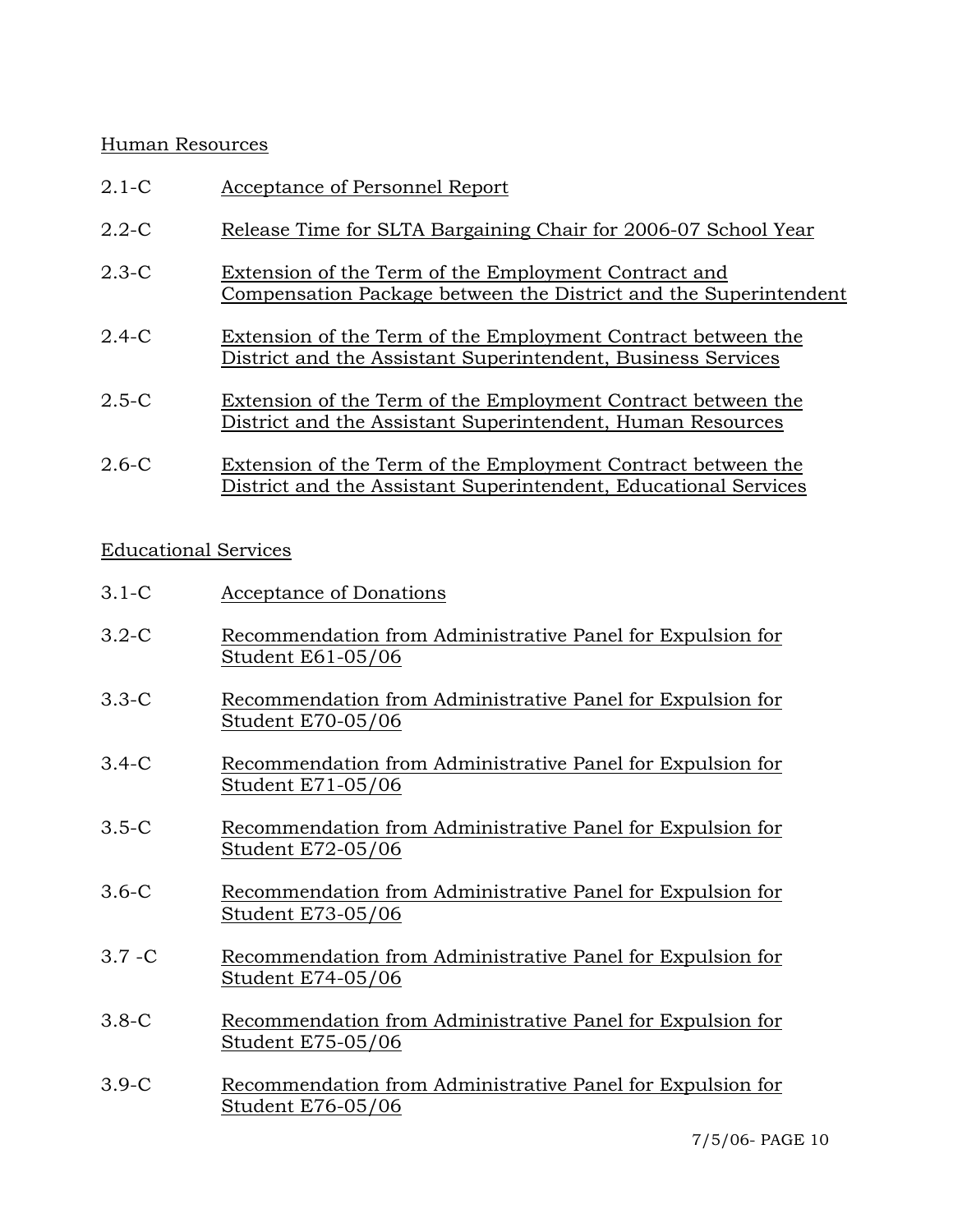- 3.10-C John Muir's Addendum to the Single School Plan
- 3.11-C Renewal of Carl Perkins Application for San Leandro High School
- 3.12-C Renewal of Carl Perkins Application for the San Leandro Adult School
- 3.13-C Low Income Investment Fund Grant for San Leandro Adult School Even Start Literacy Program

Business, Operations and Facilities

- 4.1-C Resolution #06-31 to Declare Certain Equipment Surplus and/or obsolete due to the age and condition of the designated equipment.
- 4.2-C Liability Claim Submitted to San Leandro Unified School District

On a motion made by Mr. Davis and seconded by Mr. Cassidy, the Board approved the consent items by the 7-0 vote.

President Cutter asked Superintendent Lim to recap the following timeline for upcoming meeting dates:

| July 18  | Regular Board Meeting                                       |
|----------|-------------------------------------------------------------|
| July 20  | Special Board Meeting, 5:30 p.m., D.O.                      |
| July 31  | Tentative Joint City/District Meeting, 6 p.m.; work session |
|          | beginning at 7 p.m.                                         |
| August 1 | Regular Board Meeting                                       |

The need to schedule a special board meeting on July 13 was raised. Ms. Perry was concerned about the August 1 deadline for adopting the bond resolution. She thought that the Board was still a long way from the target and had not fully addressed the issue of the community threshold. She would rather meet on July 13 for a special meeting, in lieu of a Facilities Committee meeting, to further discuss and clarify any pending concerns before the meeting on July 18.

Mr. Cassidy was concerned about decision being made with lack of community input or oversight, which he felt occurs at a special meeting as apposed to a regular meeting.

Mr. Heystek noted that he would be arriving late to the July 18 meeting, because he would be attending his brother's swearing in ceremony as a councilmember in Davis and was concerned about how that would impact the discussion on the 18th .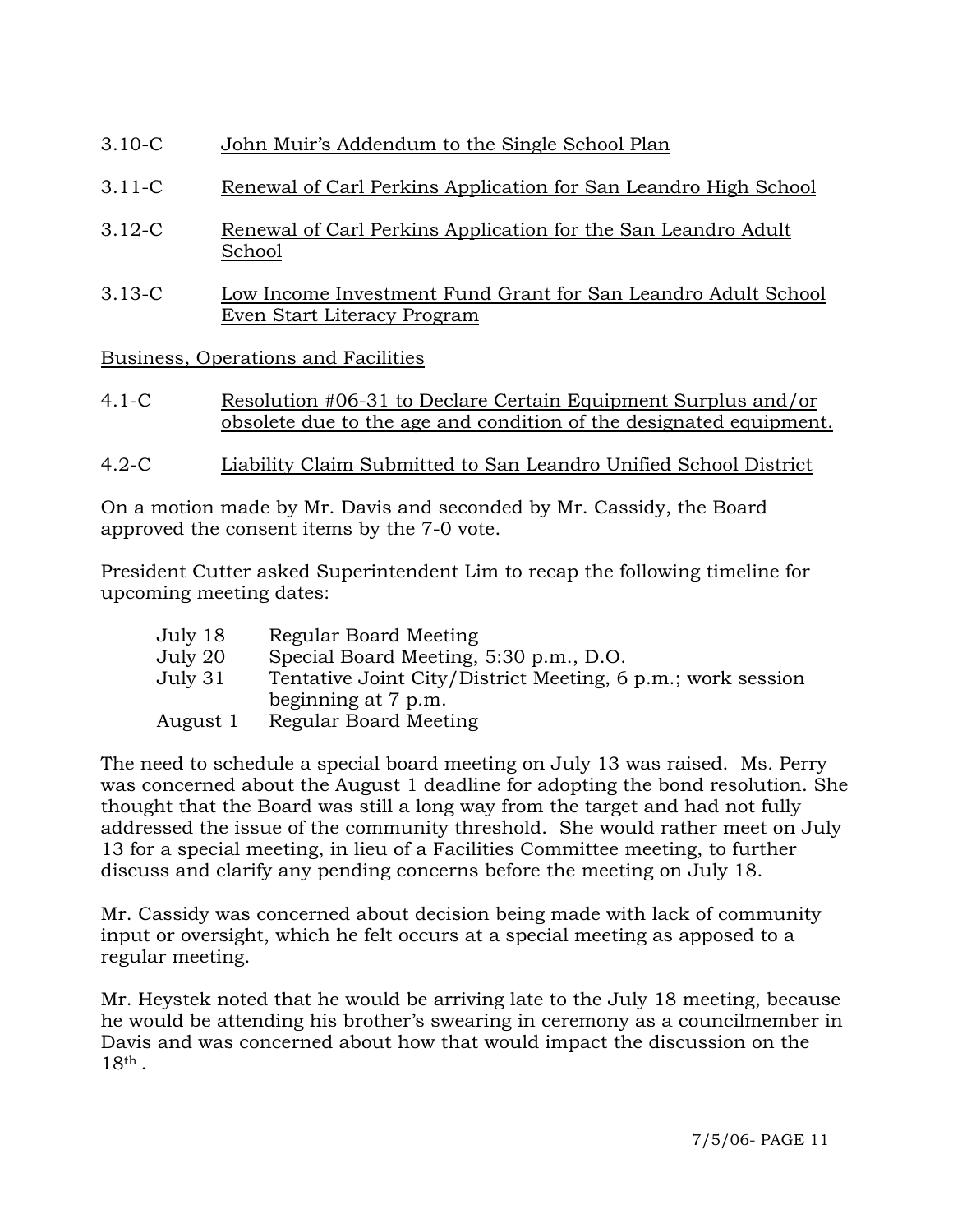Staff indicated that the consultant, Connell Lindh, may not be available on the 13th, with the Superintendent adding that she was not sure if all the information requested would be ready for a meeting on the 13th, and that by waiting until the 18th, it would provide her with more time to work with various groups.

As a compromise, the Board agreed to Superintendent Lim's suggestion that a special meeting be tentatively scheduled for July 13, and because it only required a 24-hour advanced posting, the decision to meet would not be made until she returned from vacation on July 12, adding that the special meeting would be a discussion only meeting where no action would be taken. She would also adjust the July 18 agenda in order to maximize Mr. Heystek's arrival time.

Ms. Perry felt that another meeting should be added as a placeholder after the  $18<sup>th</sup>$  and before Aug. 1<sup>st</sup> should something unforeseen arise. President Cutter suggested, and the Board agreed, adjourning the meeting, and then discussing additional meeting dates.

## **ADDITIONAL SUGGESTIONS AND COMMENTS FROM BOARD MEMBERS**

• Mr. Cassidy reported that he joined the Superintendent and the John Muir principal and walked through the school campus, suggesting that other members of the Board visit the site, as there are a number of issues that need to be addressed.

#### **ANNOUNCEMENT**

#### **Future Board of Education Meetings**

- Regular Meeting July 18, 2006
- Regular Meeting August 1, 2006
- Regular Meeting August 15, 2006
- Regular Meeting September 6, 2006
- Regular Meeting September 19, 2006<br>Regular Meeting October 3, 2006
- Regular Meeting October 3, 2006
- Regular Meeting October 17, 2006
- Regular Meeting November 7, 2006
- Regular Meeting November 21, 2006
- Regular Meeting December 5, 2006
- Regular Meeting December 19, 2006
- Regular Meeting January 17, 2007
- Regular Meeting February 6, 2007
- Regular Meeting February 21, 2007
- Regular Meeting March 6, 2007
- Regular Meeting March 20, 2007
- Regular Meeting April 3, 2007
- Regular Meeting April 17, 2007
- Regular Meeting May 1, 2007
- Regular Meeting May 15, 2007
- Regular Meeting June 5, 2007
- Regular Meeting June 19, 2007